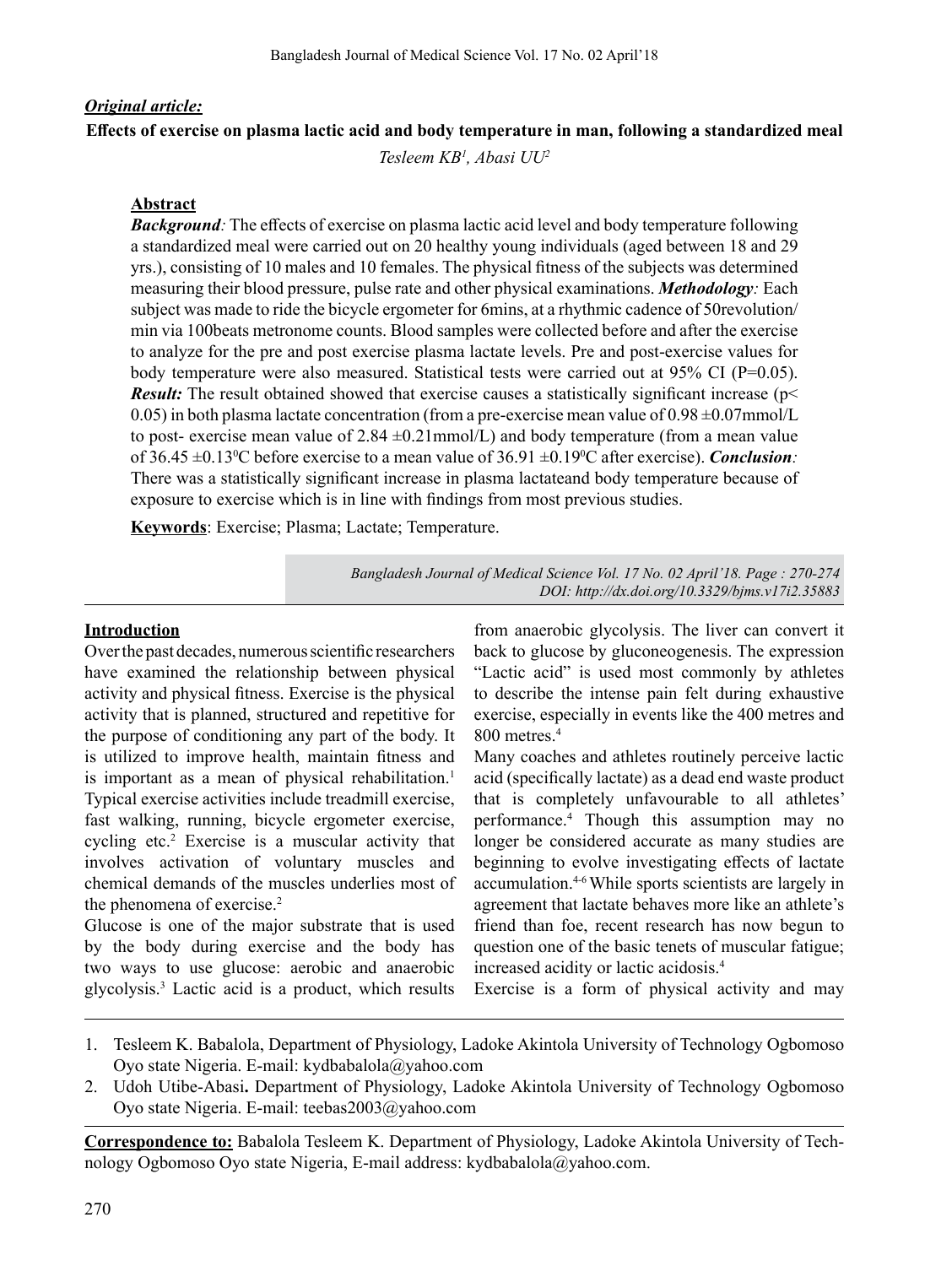offer insight into how the body responds after being subjected to regular strenuous activity.<sup>7</sup> During exercise, lactic acid is produced in skeletal muscle cells by glycogenolysis, typically caused by inadequate oxygen supply to the mitochondria and the accumulation of lactic acid causes intracellular pH to decline.<sup>8</sup> Lactic acidosis develops at a metabolic rate that is specific to the individual and the task being performed.5 The capacity to perform maximally during brief maximum dynamic exercise is enhanced following training but increases in muscle and blood lactate remain unchanged.<sup>4</sup> Although other substrates, such as glucose, can enter glycolysis and lead to pyruvate production, only glycogenolysis can provide enough glucosyl units to result in excess lactate production and intracellular acidosis.<sup>9</sup>

Normal human body temperature, also known as normothermia or euthermia, is a concept that depends upon the place in the body at which the measurement is made, and the time of day and level of activity of the body. <sup>10</sup> There are basically two types of body temperatures based on body parts; the core and skin temperature.10No single core temperature can be considered normal, because measurements in many healthy people have shown a range of normal temperatures measured orally, from less than 97°F  $(36^{\circ}C)$  to over 99.5°F  $(37.5^{\circ}C)$ . The average normal core temperature is generally considered to be between 98.0° and 98.6°F when measured orally and about 1°F higher when measured rectally.<sup>8</sup> The body temperature varies with temperature extremes of the surroundings and metabolic activities of the body.<sup>8</sup>

Thus, the aim of this study is to investigate the effects of exercise on both plasma lactic acid and body temperature of selected subjects after a standardized meal. This work seeks to investigate established facts and possibly find out new information on the effects of exercise on plasma lactic acid in man while also looking at it effects on body temperature.

## **Materials and methods**

Twenty(20) healthy subjects(consisting of 10male and 10 female undergraduate students) participated in this study, after an informed consent. All the subjects were non-athletes and their health status was ascertained via the use of a case record form and physical examination by medical personnel. The age range for the subject was between eighteen to twenty nine years. An ethical approval for the study was obtained from the research and ethics of the university.

Exercise was performed with the use of a bicycle ergometer. Subjects were made to familiarize themselves with the bicycle ergometer a day before the actual test protocol. During the actual test protocol, each of the subjects was made to ride the bicycle ergometer for 6mins, at a rhythmic cadence of 50revolution/min via 100beat metronome counts against a uniform resistance (work load) of 600kilopound/min for both males and females. The exercise was carried out in the morning an hour after a uniform meal of bread and water were given to all the subjects.

A 2mls volume of blood was collected before and after the exercise from each subject through the anticubital vein of the subjects using 2mls pyrogen free plastic disposable needle and syringes. The blood was added to fluoride oxalate bottle. Plasma was separated by centrifugation at 1500revolution/ min for 5mins. Plasma was then stored at-20°c which was later used for lactate analysis.

On the other hand, the body temperature of the subjects were measured using clinical thermometer before/after the exercise. The bulb of the thermometer was inserted to their armpit for the measurement.

The statistical analysis was carried out using unpaired and paired T-Test. The level of significant was set at 95% CI (P=0.05).

Ethical approval was sought from the university ethics committee.

### **Results**

All readings related to demographic and anthropometric information of the subjects were taken before exercise.

The table 1 below shows the sex and age of the subjects.

**Table 1: Demographic data of subjects**

| <b>Variables</b>                  | <b>Frequency Percentage</b><br>$(n=20)$ |      | Cumulative<br>Percentage<br>(%) |  |  |
|-----------------------------------|-----------------------------------------|------|---------------------------------|--|--|
| Sex of subjects                   |                                         |      |                                 |  |  |
| Female                            | 10                                      | 50.0 | 50.0                            |  |  |
| Male                              | 10                                      | 50.0 | 100.0                           |  |  |
| Age (yrs.) of<br>Subjects         |                                         |      |                                 |  |  |
| $18 - 20$                         | 7                                       | 35.0 | 35.0                            |  |  |
| $21 - 23$                         | 8                                       | 40.0 | 75.0                            |  |  |
| $24 - 26$                         | 4                                       | 20.0 | 95.0                            |  |  |
| $27 - 29$                         | 1                                       | 5.0  | 100.0                           |  |  |
| Mean $\pm$ SEM = 21.60 $\pm$ 0.55 |                                         |      |                                 |  |  |
| yrs.<br>$Minimum = 18$ yrs.       |                                         |      |                                 |  |  |
| Maximum $=$ 28 yrs.               |                                         |      |                                 |  |  |

Majority of the subjects (75%) were between age 18 to 23 years with a mean age of  $21.60 \pm 0.55$  years.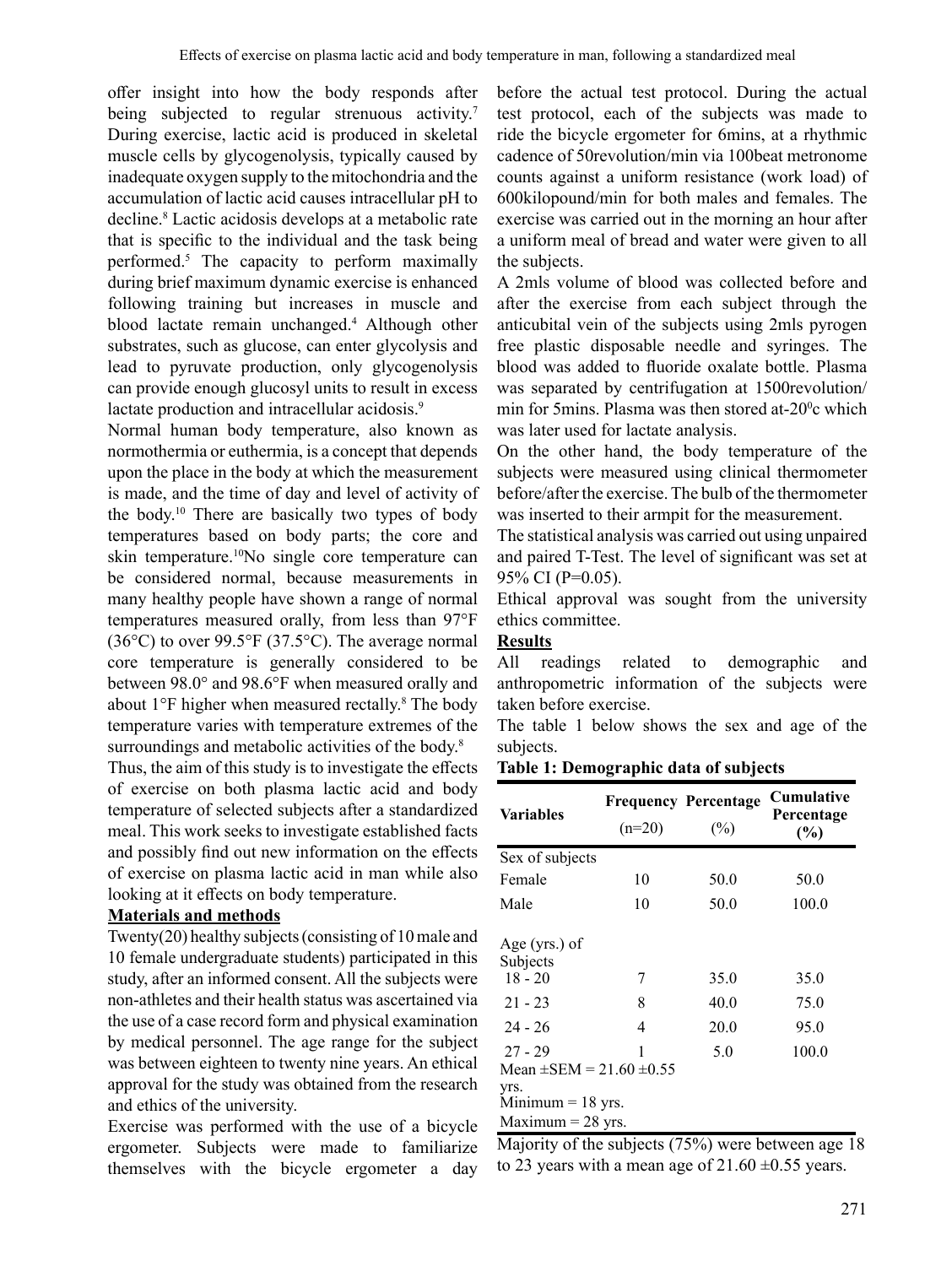|                                                     | Frequency      | Percentage | Cumulative<br>Percentage (%) |  |
|-----------------------------------------------------|----------------|------------|------------------------------|--|
| <b>Variables</b>                                    | $(n=20)$       | $(\%)$     |                              |  |
| Weight (kg)                                         |                |            |                              |  |
| $51 - 55$                                           | $\sqrt{6}$     | 30.0       | 30.0                         |  |
| $56 - 60$                                           | $\sqrt{6}$     | 30.0       | 60.0                         |  |
| $61 - 65$                                           | 3              | 15.0       | 75.0                         |  |
| $66 - 70$                                           | $\sqrt{2}$     | 10.0       | 85.0                         |  |
| > 70                                                | 3              | 15.0       | 100.0                        |  |
| Mean $\pm$ SEM = 61.15 $\pm$ 2.24 kg.               |                |            |                              |  |
| Minimum $= 51$ kg.                                  |                |            |                              |  |
| Maximum = $92$ kg.                                  |                |            |                              |  |
| Height (m)                                          |                |            |                              |  |
| $1.50 - 1.59$                                       | $\overline{4}$ | 20.0       | 20.0                         |  |
| $1.60 - 1.69$                                       | 9              | 45.0       | 65.0                         |  |
| $1.70 - 1.79$                                       | $\overline{7}$ | 35.0       | 100.0                        |  |
| Mean $\pm$ SEM = 1.65 $\pm$ 0.02m                   |                |            |                              |  |
| Minimum $= 1.54$ m                                  |                |            |                              |  |
| $Maximum = 1.79m$                                   |                |            |                              |  |
| BMI $(kg/m2)$                                       |                |            |                              |  |
| Underweight $(\leq 18.5)$                           | $\overline{2}$ | 10.0       | 10.0                         |  |
| Normal (18.5 - 24.9)                                | 15             | 75.0       | 85.0                         |  |
| Overweight (25.0 - 29.9)                            | $\sqrt{2}$     | 10.0       | 95.0                         |  |
| Obese ( $>$ 29.9)                                   | $\mathbf{1}$   | 5.0        | 100.0                        |  |
| Mean $\pm$ SEM = 22.42 $\pm$ 0.80 kg/m <sup>2</sup> |                |            |                              |  |
| Minimum = $17.43 \text{ kg/m}^2$                    |                |            |                              |  |
| Maximum = $32.21 \text{ kg/m}^2$                    |                |            |                              |  |

## **Table 2: Anthropometric data of subjects**

From the table above, most of the subjects (60.0%) were between 51 to 60 kg in weight and also 65% were between 1.50 to 1.69m in height. The mean weight and height of the subjects were  $61.15 \pm 2.24$  kg and  $1.65 \pm 0.02$ m respectively.

The BMI results of the subjects shows that majority of them (75%) were normal.

### **Table 3: Mean plasma lactate level and body temperature of subjects before and after exercise.**

| Plasma Lactate Level (mmol/l)<br>P value |                   | Body Temperature $(^{0}C)$ |                    | P value                       |          |
|------------------------------------------|-------------------|----------------------------|--------------------|-------------------------------|----------|
| Before                                   | After             |                            | <b>Before</b>      | After                         |          |
| Exercise                                 | Exercise          |                            | Exercise           | Exercise                      |          |
| Mean $\pm$ SEM                           | Mean $\pm$ SEM    |                            | $Mean \pm SEM$     | $Mean \pm SEM$                |          |
| $N = 20$ 0.98 $\pm 0.07^{\circ}$         | $2.84 \pm 0.21^b$ | $0.001*$                   | $36.45 \pm 0.13$ ° | $36.91 \pm 0.19$ <sup>d</sup> | $0.012*$ |

\*=statistically significant.

Mean values with different superscript letters are significantly different.

 $N = Total number of Subjects.$ 

SEM= Standard Error of Mean.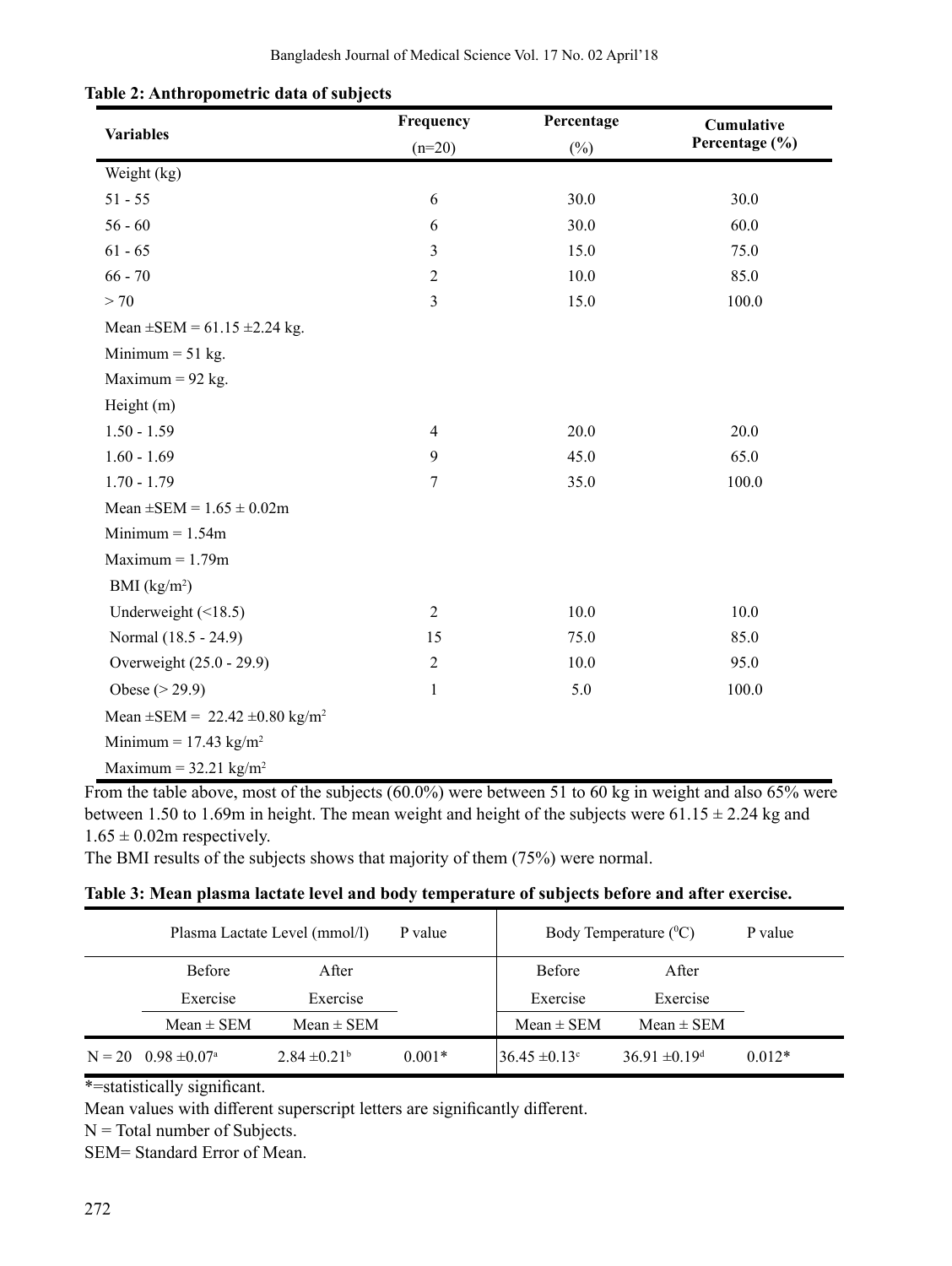There was a statistically significant difference between plasma lactate level before and after exercise ( $P<0.05$ ). Mean value after exercise was greater than mean value before exercise.Also, there wasstatistically significant difference between body temperature before and after the exercise. Body temperature showed a significant increase in mean values after exercise (P<0.05).

### **Table 4: mean difference between plasma lactate level and body temperature before and after exercise based on gender.**

|                  | Plasma Lactate Level (mmol/l)                                              |                                  |         | Body Temperature<br>$(^{0}C)$     |                                  |         |
|------------------|----------------------------------------------------------------------------|----------------------------------|---------|-----------------------------------|----------------------------------|---------|
|                  | Before Exercise<br>$Mean \pm SEM$                                          | After Exercise<br>$Mean \pm SEM$ | P value | Before Exercise<br>$Mean \pm SEM$ | After Exercise<br>$Mean \pm SEM$ | P value |
| Male<br>$N=10$   | $1.08 \pm 0.10$                                                            | $2.64 \pm 0.35$                  | 0.042   | $36.70 \pm 0.16$                  | $36.99 \pm 0.27$                 | 0.001   |
| Female<br>$N=10$ | $0.87 \pm 0.08$<br>$\sim$ $\sim$ $\sim$ $\sim$ $\sim$ $\sim$ $\sim$ $\sim$ | $3.04 \pm 0.22$                  | 0.011   | $36.20 \pm 0.17$                  | $36.84 \pm 0.28$                 | 0.003   |

\*=statistically significant.

 $N = Total number of Subjects.$ SEM= Standard Error of Mean.

In both before and after exercise, the males Vs females plasma lactate level was insignificant. The mean value for male plasma lactate level was lower when compared with female mean value in both instances. Also, from the table above the mean pre and post-exercise body temperature of male vs female was not

significant  $(P<0.05)$ , although values in male were greater than those in female. CHART SHOWING PLASMA LACTATE LEVEL OF MALE AND FEMALE SUBJECTS BEFORE AND AFTER EXERCISE 37.4  $3.5$ 37.2 Î.  $\frac{1}{2}$  $\overline{3}$ 37.0 h  $\bar{\tilde{\xi}}_{2.5}$  $36.8$ emperature (OC)  $\frac{1}{4}$  actate level  $\frac{1}{5}$ 36.6  $36.4$  $36.2$ Plasma 3odv  $\overline{1}$ 

Male Before Female After Male After Female Before NB: Graph with the same letters are not statistically significant. Graphs with differerent letters ae statistically significant at (P<0.05)



### **Discussion and conclusion**

 $0.5$ 

 $\mathfrak{c}$ 

The muscle produced lactic acid, but also use lactic acid.11 Many studies have confirmed that majority of lactic acid is removed from our bloodstreams through oxidation. That is, it is converted to energy and used to fuel our muscles. Also some are cleared by conversion to glycogen which is used to produce further energy.<sup>3,4,9</sup> The result of the pre and post exercise plasma lactate levels (Table 2) shows that the mean value for pre-exercise measurement was  $0.98 \pm 0.07$ mmol/l while that of the postexercise was  $2.84 \pm 0.21$  mmol/l and also, there







was a significant difference when the post-exercise values was compared with the pre-exercise values  $(p<0.05)$ . This significant increase in blood lactate immediately after exercise is consistent with reports from several literatures which supported the fact that blood lactic acid levels increases after exercise.4,5,9 The significant increase in blood lactic acid level might be an important cog in mechanisms that fuel running activities.<sup>5</sup> This accumulation cannot be tolerated by the cell which convert pyruvate to lactate and evacuates it into the blood.<sup>8</sup> Like blood lactate, the pre and post-exercise body temperatures